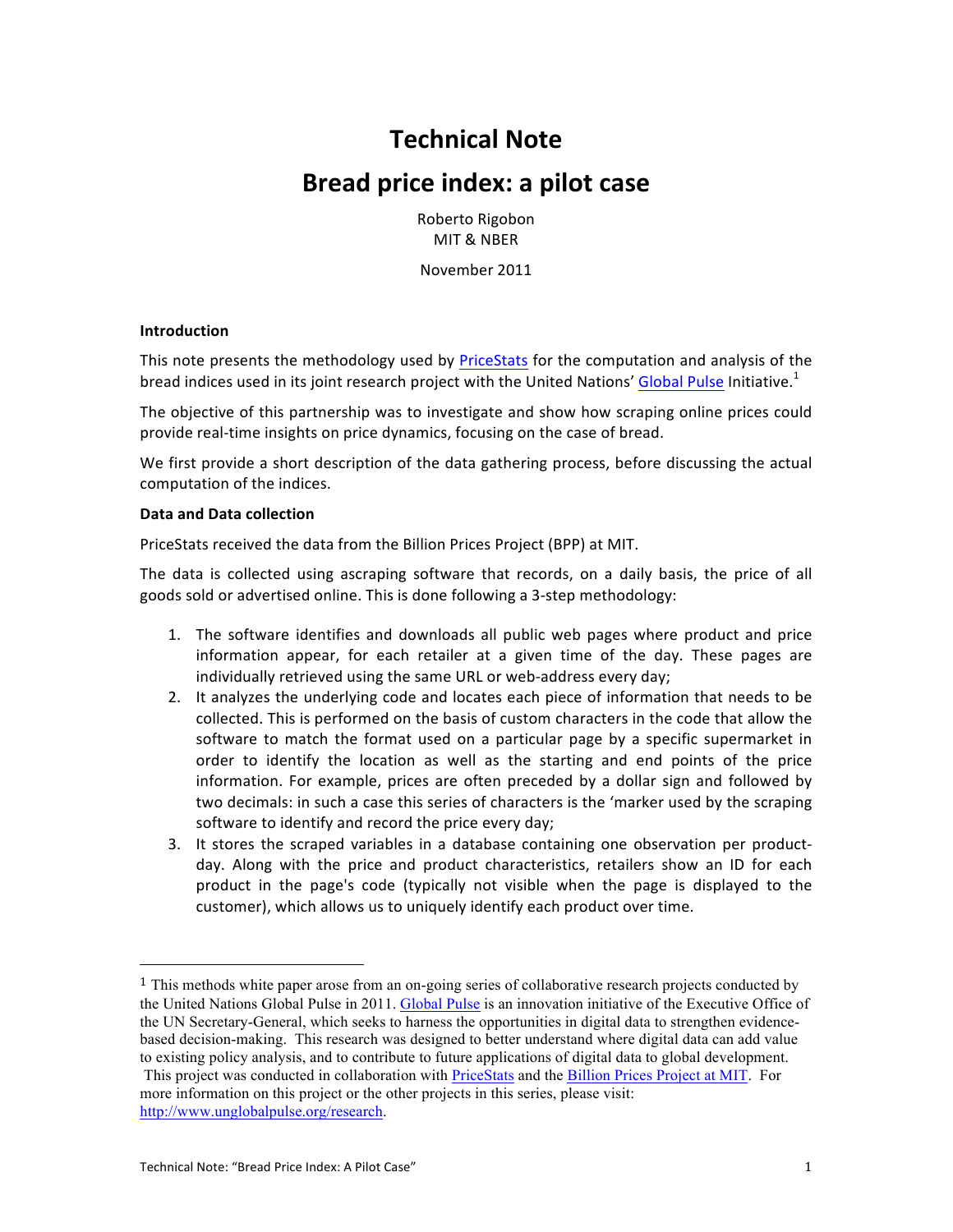The retailers included in this pilot study are the biggest supermarkets in Argentina, Brazil, Chile, Colombia, Uruguay, and Venezuela. Prices were collected on a daily basis between October 2007 and July 2011, with different starting dates for each supermarket. On average, each supermarket offers 12,000 products everyday. The collection process focused exclusively on bread.

## **Bread indices**

The computation of price changes is based on consecutive data points, i.e. it relies on data available for days T and T-1 (or T and T+1) with no interruption in the series.

The collection of high-frequency price information of every single product sold in each supermarket produces a great number of data points. At the same time, it also leads to many gaps in individual price series. In most cases these gaps occur when the scraping software fails or when individual items are temporarily out of stock. Scraping failures are typically resolved in a few days by the PriceStats scraping team, but seasonal products can create missing values that last several months. Some products are temporarily discontinued from stores while being substituted for another item—for example the case of iPad 1 and 2. Others are strictly seasonal (such as Christmas trees); and others may be temporarily out of stock while the store is being revamped or reorganized. It is also possible that the observation is missing because the product is being reclassified and the scraping simply fails. All these reasons will produce a "missing" observation that is not the reflection of a supply disruption.

The standard treatment suggested by the literature is to fill missing prices with the last recorded price available for each product. Fortunately, bread (and for that matter all staple foods) is regularly sold in supermarkets and the gaps tend to be very short or non-existent. Bread is not seasonal; it is never "reclassified", and the scrape jobs are stable and rarely fail. Therefore, a missing observation is very likely indicative of a supply problem, especially if the missing observation lasts for a significant period of time. This is important because our methodology relies on using these gaps and price hikes as the detection mechanism for the supply disruption.

We subsequently calculated a daily inflation rate of bread for each country, as follows:

- 1. We estimated the average daily inflation rate for each of the bread products in our data, by country;
- 2. We then constructed an index aggregating those daily changes, by country. We treated every bread product equally and took a simple geometric average of their daily price inflations;
- 3. All the inflation indices were normalized to 1 on the first day data was available.

The results are shown below: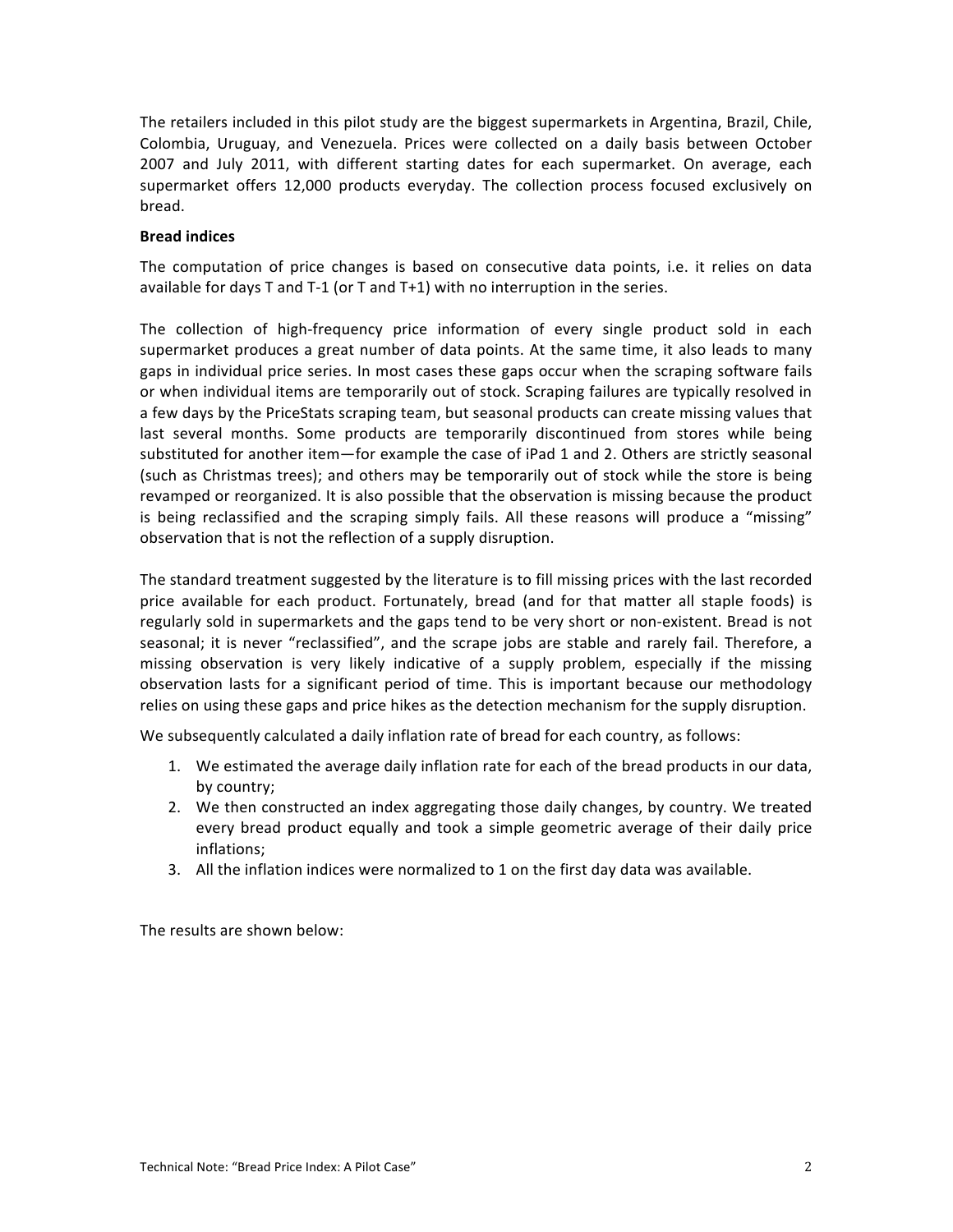





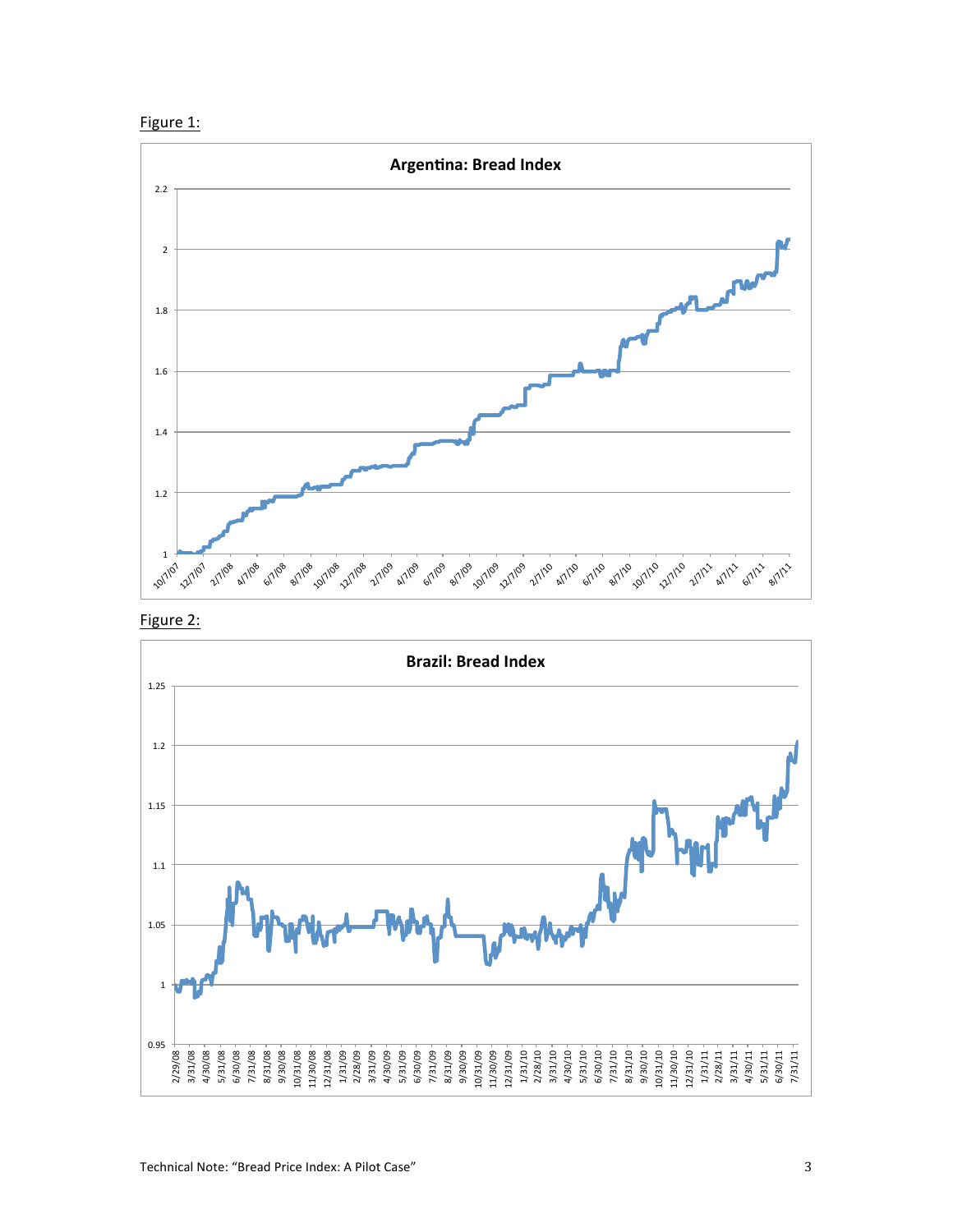





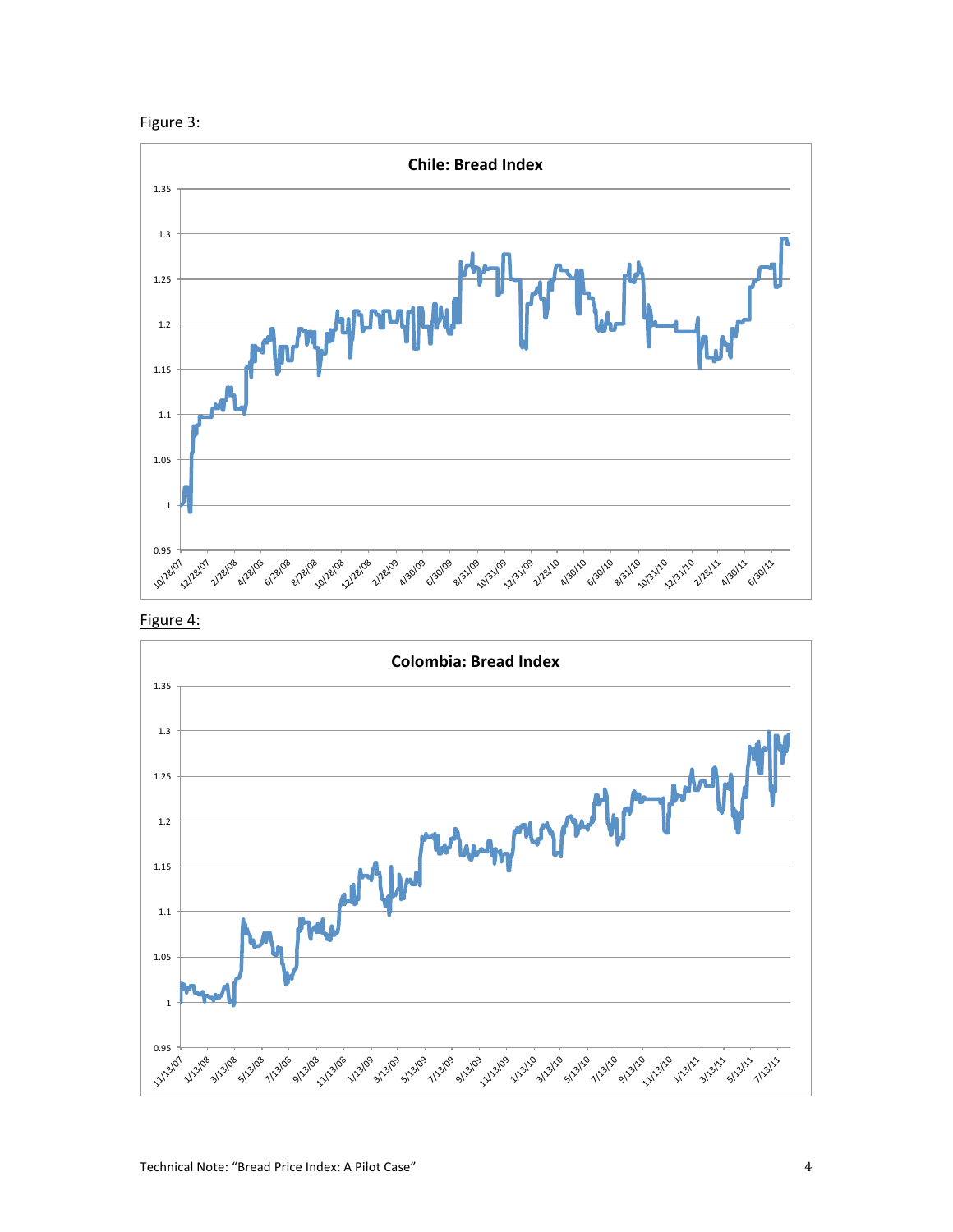



Figure 6: